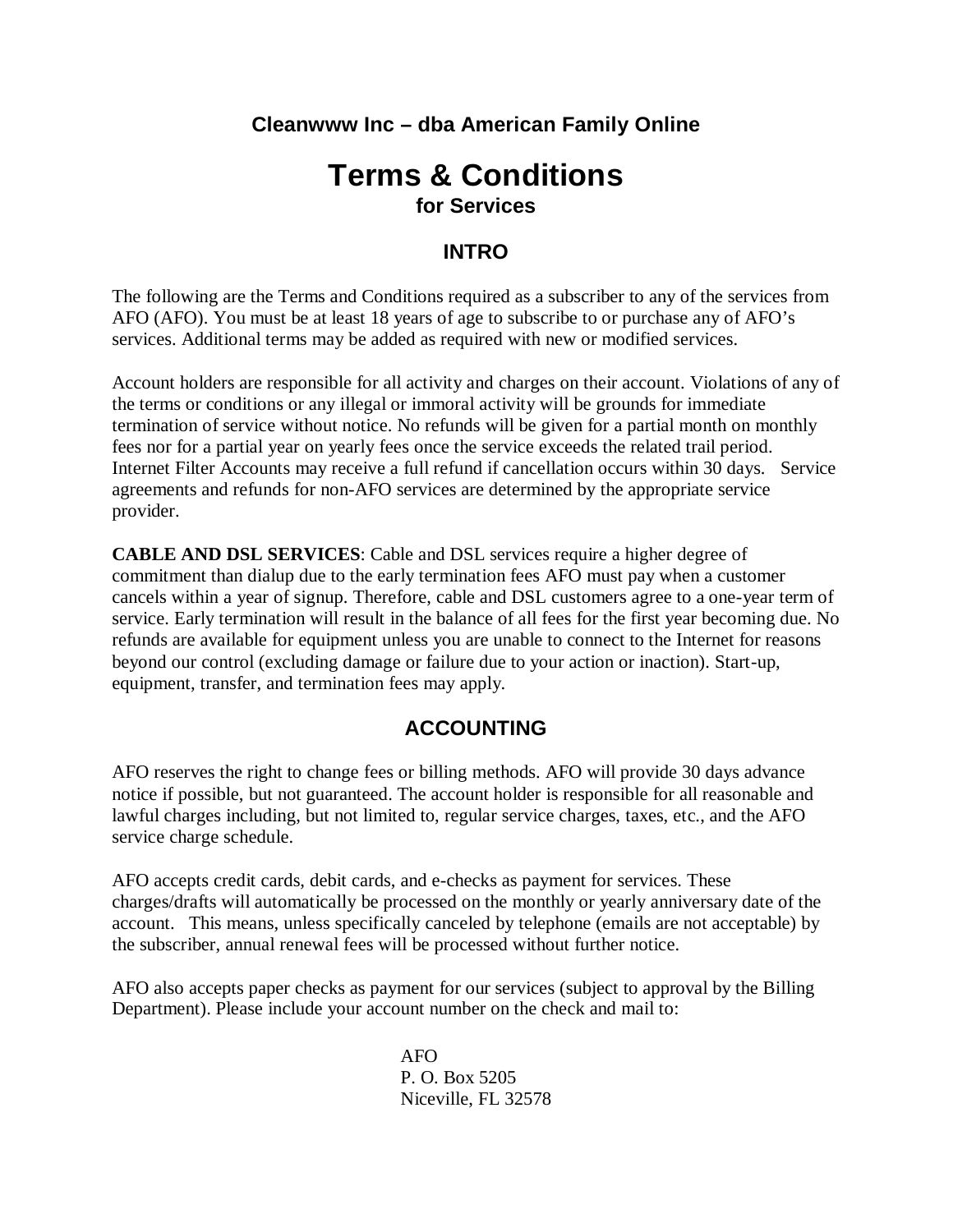Subscription fees are collected monthly in advance for most services, except for annual rates which are collected yearly in advance. All Statements/Receipts are sent via E-mail. All **subscribers must have an active and valid E-mail** account for the term of their subscription. It is the responsibility of the subscriber to **notify the billing department of E-mail address changes**. AFO will apply a late fee of \$5 per month for balances more than 30 days past due, and will not be waived if the subscriber fails to receive notice due to lack of an E-mail account or an invalid E-mail account. An account which is past due may have service interrupted by AFO, and may be terminated at the discretion of the AFO Billing Department. The due date is the monthly or yearly anniversary date. Anniversary dates which fall on the 29th, 30th or 31st in a month without that date will be due on the last day of the month.

**DIALUP CONNECTIONS**: AFO is not responsible for long distance charges incurred by the subscriber if they accidentally or purposely, select an access number that is long distance, even if the AFO Dialer is used. It is the responsibility of the subscriber to check with the local telephone company to verify that an access number is local. Failure to do so may result in excessive long distance charges.

# **TERMINATION AND CANCELLATION**

Termination of the account is the subscriber's sole remedy for any dispute with AFO. Refunds will not be given for partial month or partial year services or services already rendered such as past months. In order to terminate your account **you must call** Customer Service, and uninstall the services. Cancellation cannot be accomplished via email or by someone other than the account holder. Failure to follow this procedure will result in continued charges for service.

**DIALUP, FILTER, AND EMAIL ACCOUNTS**: Either party (AFO or the subscriber) may terminate services at any time.

**CABLE AND DSL CUSTOMERS**: Premature termination (before one year) will result in all fees for the first year of service becoming due. You may choose to terminate your service after the minimum 1 year initial term of service requirement has been met.

# **CONDUCT**

AFO will not tolerate inappropriate conduct in the use of any of its services including, but not limited to, conduct which is illegal, immoral, deceitful, vulgar, a violation of copyright, invasion of privacy, gambling, or any unauthorized attempt to access or use facilities which are the property of AFO, its subscribers or vendors. Any attempt to gain unauthorized access, bypass security or disrupt services will be prosecuted immediately and to the fullest extent of the law. Violations of good conduct will result in immediate deactivation and termination of services without notice.

Any use of E-mail services to intimidate, harass, or disrupt will also be considered bad conduct. AFO E-mail services are for private and business uses and are not intended for bulk mailings.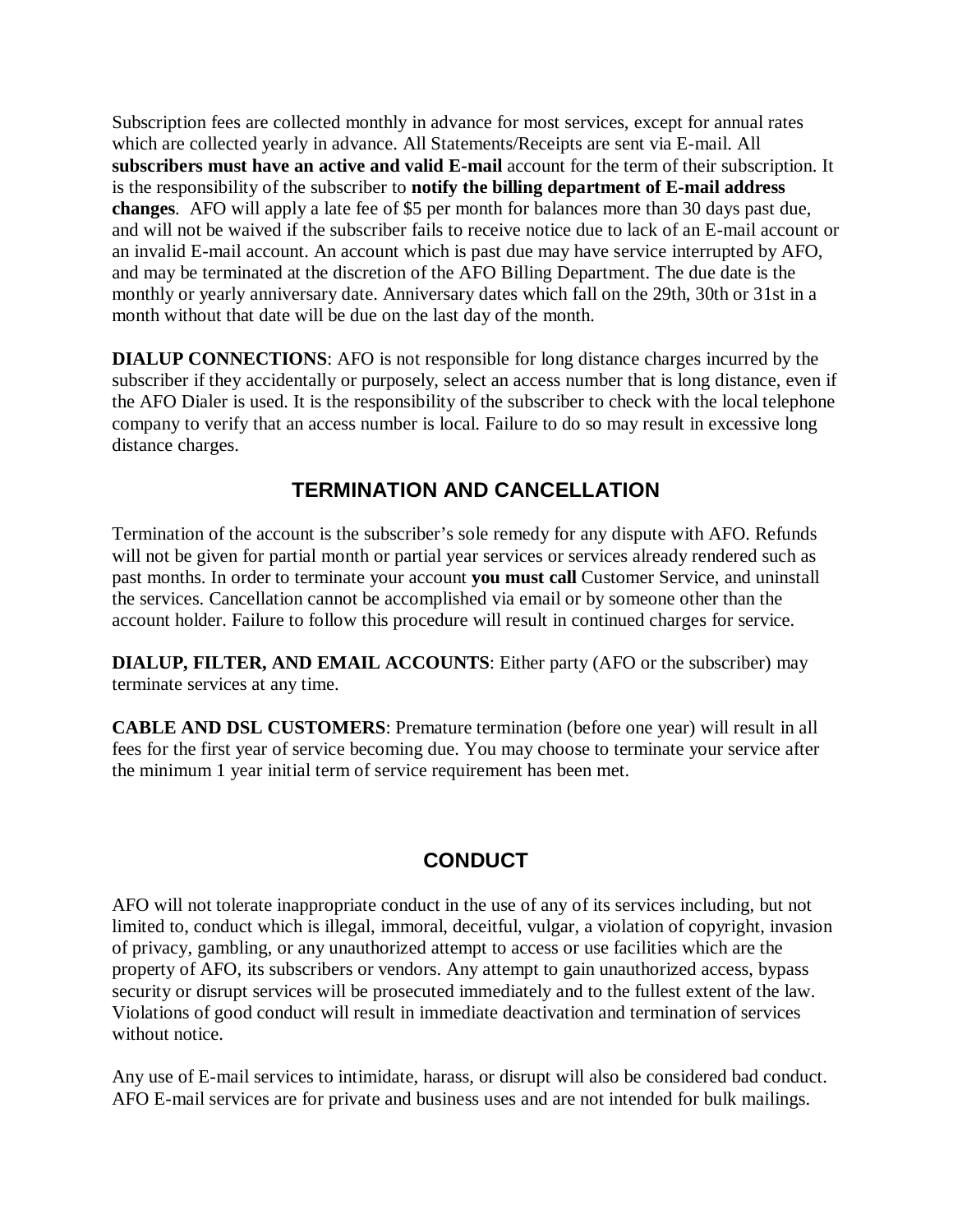Bulk or unsolicited mail detected on AFO systems will be terminated and removed without notice. This includes mail with viruses, pornography, vulgarity, harassment, threats, hate or any other material that violates AFO's content guidelines. Any attempt to acquire or use AFO's Email subscriber list is also prohibited.

#### **CONTENT**

AFO reserves the right to approve all content uploaded or downloaded from its systems or services. Content is defined as any material used to communicate, inform, or execute and that is resident on AFO systems. Content that violates the current AFO filter list or is deemed illegal by any federal, state or local law is prohibited. Topics include, but are not limited to, vulgarity, violence, erotic sexual content, adult material, satanic or cult material, drugs, destructive behaviors and hate. Any content that is deemed to violate AFO's content standards will be removed without notice, and subscriber services will be terminated.

#### **FILTER**

AFO employs a filter to protect its subscribers from destructive Internet material. Any attempt to bypass, remove, modify, or otherwise disrupt the filter process will be reason for termination of services. AFO assumes no responsibility for technology or user actions that cause the filter to be defeated. AFO also assumes no responsibility for any material or site that might circumvent the filter. No filter is 100% effective and AFO does not represent the AFO filter as 100% effective. AFO will not provide Web access without a filter. Any subscriber account using AFO accesss without a filter will be terminated unless the filter is re-installed.

Three filter licenses are included with your filtering service subscription. More filter licenses may be purchased in groups of three with additional subscriptions.

**REFUND POLICY:** If for any reason the service does not fulfill your expectations, we will refund the purchase price (less a small processing fee) if the service is canceled within the first 30 days after signup or renewal. In order to cancel, you must call 850-362-6180 before the 30 days has expired. Cancellations will not be accepted by email, voicemail or letter. You must call and speak to a customer service person to remove the service and cancel the account. Billing will then issue a refund. Please allow 3-4 weeks for the refund.

#### **SERVICES**

Subscribers on unlimited dialup usage (or who use satellite connections with a dialup component) are not charged for overtime, but unlimited usage is not the same as a full time connection. Dialup services are intended to be for residential use and although businesses may use the dialup services, consistent usage by any subscriber of over 200 hours per month may result in a rate change for the subscriber. Any device or software designed to keep a dialup connection open full time is expressly prohibited. Any attempt on the part of a subscriber to keep the connection open full time is also prohibited. Violation of these terms and conditions may result in termination of services. Occasional usage on the unlimited service beyond the 200 hours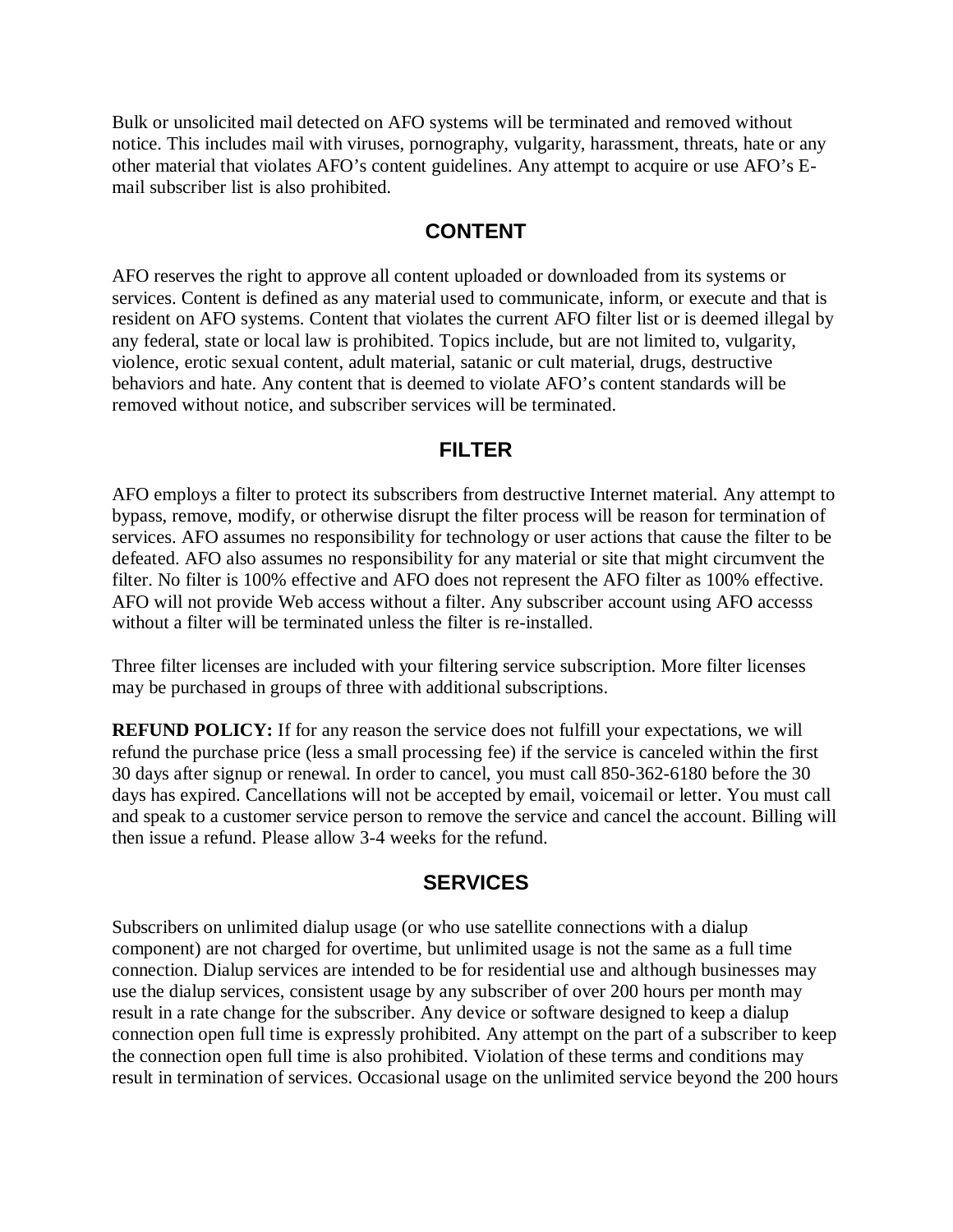is allowed, and is not subject to further action. You will be notified before charges are incurred or service is terminated.

It is the customer's responsibility to ensure all dial-up numbers provided are local. AFO is not responsible for long-distance charges.

**EMAIL ACCOUNTS:** AFO reserves the right to delete abandoned or inactive email accounts which have gone unused for an extended period of time. Customers may reinstate the account at any time unless the username has been claimed by a new user. AFO does not store or backup email content. The email subscriber is responsible for securing all email history.

## **SERVICE OUTAGES**

While AFO endeavors to provide the highest quality of service and uptime, there will be temporary outages from time to time due to circumstances beyond AFO control. AFO makes every reasonable effort to minimize down-time. Down-time is not grounds for credits or refunds. AFO reserves the right to add, modify or eliminate services and charges for services in order to better serve subscribers.

## **WARRANTIES**

The services, under this agreement, will be performed in a timely and professional manner and the services shall conform to the standards generally observed in the industry for similar services.

Services provided by AFO will comply with all telecommunication laws, applicable laws, rules and regulations.

AFO shall not be responsible for the installation, operation or maintenance of equipment or software not provided by AFO or its affiliates.

### **DISCLAIMER**

Client assumes responsibility and risk for its use and authorized users' and any unrelated party's use of the Internet. Neither AFO nor its affiliates make any express or implied warranties, representations or endorsements whatsoever (including without limitation warranties of title, noninfringement or the implied warranties of merchantability or fitness for a particular purpose) with regard to any merchandise, information or service provided through the Internet not created or provided by AFO, and they shall not be liable for any cost or damage arising either directly or indirectly from any such transaction. It is solely the client's responsibility and authorized users' responsibility to evaluate the accuracy, completeness and usefulness of all opinions, advice, services and other information, and the quality and merchantability of all merchandise provided on the Internet.

Except as provided in section labeled WARRANTIES above, this service is provided on an "as is" and "as available" basis without warranties of any kind, either express or implied, including